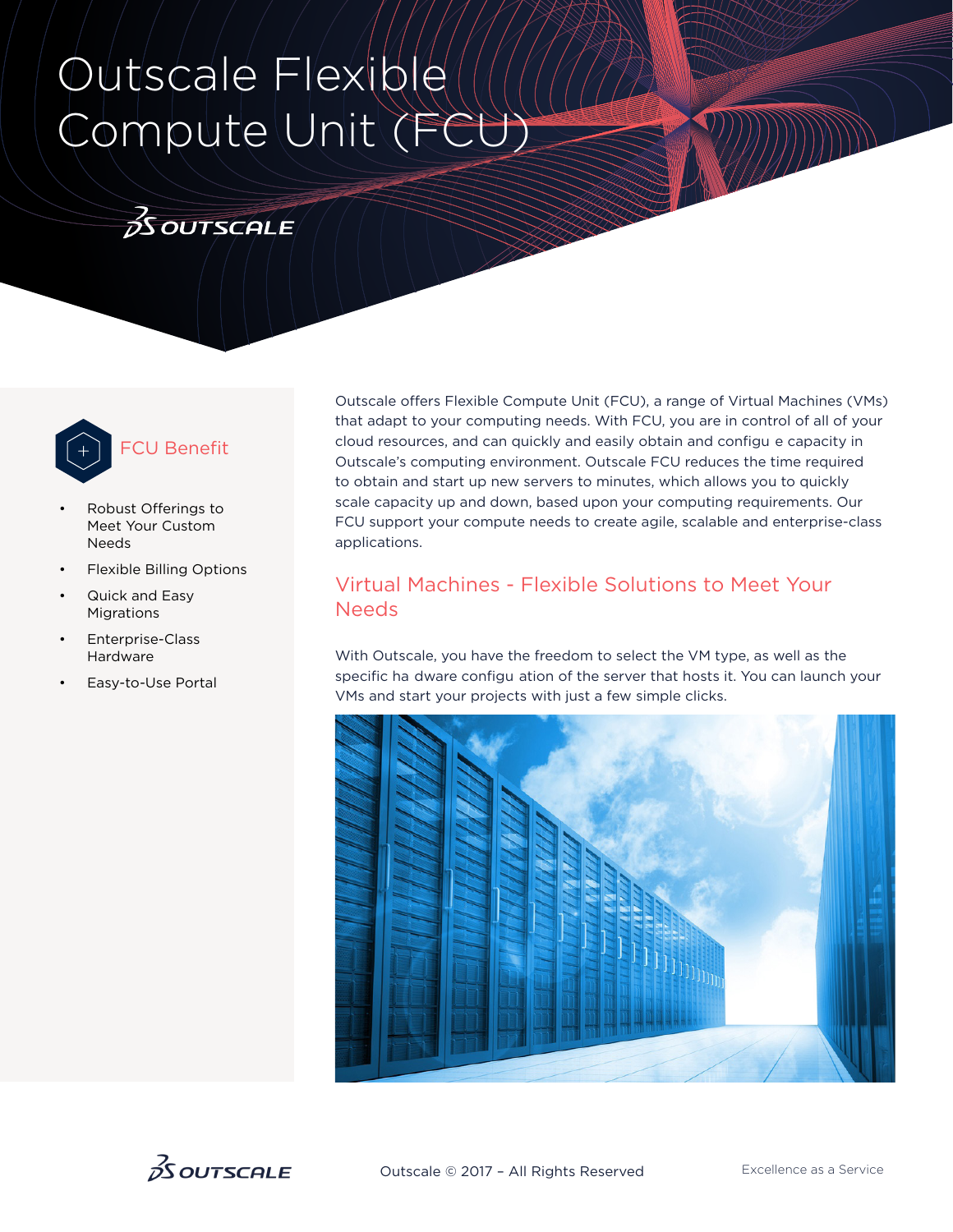Each VM, whether launched in the public cloud or a Virtual Private Cloud (VPC), offers pre-set configu ations for storage and memory. Outscale offers a wide array of services to help you meet your computing needs. With the Outscale Custom CxRy Virtual Machines, you can choose the number of vCores and memory to meet your needs. We also offer Outscale-specific irtual Machines and AWScompatible Virtual Machines with the VM deployment and management scripts so your migration is seamless and pain free.

#### Custom CxRy Virtual Machines

Unlike traditional Virtual Private Server (VPS) vendors, Outscale allows you to create your own fully customized, high-performance VMs without being limited by preset VM formats.

The Outscale Custom CxRy Virtual Machines allows you to directly customize the number of CPUs and the amount of RAM to suit your needs. you can choose up to 38 vCore, 180 GiB memory and your Intel processor generation.

You can create each of the tailor-made VMs that can meet your requirements and optimize your cloud infrastructure. You have great fl xibility in the capabilities of your VMs. Learn more about [Custom CxRy Virtual Machines](https://wiki.outscale.net/display/DOCU/Instance+Types#InstanceTypes-Instancespersonnalisables).

#### Outscale-specific irtual Machines

Outscale puts different VMs at your disposal to develop your specific p ojects on the public cloud. These are VMs specifically tailo ed to meet specific needs th t require optimization, such as:

- High Performance Computing (HPC)
- Big Data
- 3D Rendering

The VMs offered are modular and contain different parameters of storage, processors, network and RAM.

The creation of VMs is automatic. Just fill in the basic settings and in a few clicks your Outscale VM is created and ready for use.

These VMs come with a predefined ha dware configu ation and are grouped into categories according to their capabilities and usage. Outscale provides VMs dedicated to specific needs (High erformance Computing, Big Data, optimized memory and compute).

#### AWS-compatible Virtual Machines

Outscale provides Amazon EC2™- and OpenStack-compatible solutions, which allows you to use the same VM deployment and lifecycle management scripts. No learning curve!

Without having to rewrite your code, use the same deployment and lifecycle management scripts for AWS-compliant Virtual Machines (Amazon EC2).

You can deploy a multi-cloud infrastructure with the same API scripts.

\* AWS™, AWS EC2™ and Amazon Web Services™ are trademarks of Amazon Technologies, Inc. or its affiliates in the United States and/or other countries.